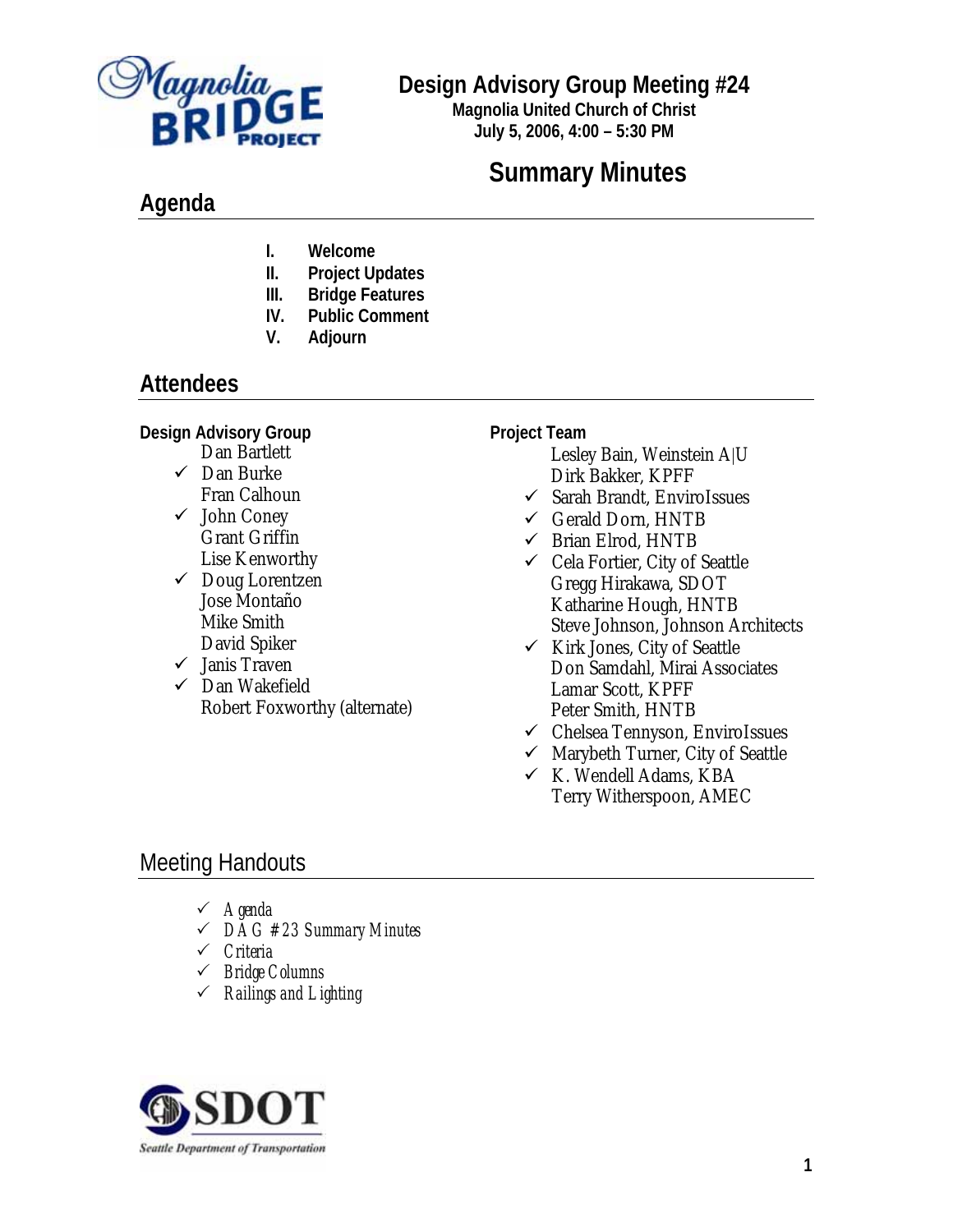## I. Welcome **Sarah Brandt, EnviroIssues**

Sarah welcomed the group and thanked everyone for coming. She outlined the agenda (and related supporting materials), which included the following:

- Project Updates
- **Bridge Features**
- Next steps
- Public comment

She commented that Brian and Jerry would be walking the group through the packet of handouts they received on bridge features. She asked if anyone would like to make edits to the meeting minutes from the previous DAG meeting. Hearing no response, Sarah reminded the group that she would take edits via phone or email through the end of the week.

# II. Project Updates

## **Kirk Jones, SDOT**

#### **Environmental Review Process**

Kirk explained that the team is still waiting for WSDOT to approve the Cultural and Historic Resources Report. WSDOT has now requested contact with the author. Kirk noted that the team responded to every issue they raised, and therefore are expecting to get Washington State Department of Transportation (WSDOT) approval any day now. He went on to announce that the consultant team submitted the first draft of the Environmental Assessment (EA) to the city. Kirk is compiling edits from different city staff for the consultant to integrate. After this happens, the city will submit the document to WSDOT. He expects this process to take approximately two months, and anticipates printing and publishing the Draft EA for public comment by late September. Following the release of the Draft EA, the team will produce a Final EA, with the aim of adopting a Finding of No Significant Impact (FONSI).

#### **Seattle Parks Department**

Kirk explained the team's recent communication with the Seattle Parks Department. The team recently submitted a draft agreement to the Parks Department and plans to meet soon to discuss issues like column spacing and minimizing park impacts. Kirk noted that the project will affect the northerly edge of the park, which cannot be avoided. The current bridge replacement plan also encroaches on the upper park property 20 to 25 feet, and will require that a Federal Aviation Administration (FAA) tower building be acquired, taken down, and relocated.

## **Port of Seattle**

Kirk and Dan Burke met recently to outline issues they would like to see contained in a white paper describing how the Port of Seattle and the City would work together in an emergency situation, as well as how they might work together during bridge construction and detour periods. The City will develop a draft white paper for the Port to review, as both agencies will need to agree that the direction it describes is appropriate. In regards to North Bay development progress, Dan said that issues are continuing to be worked through the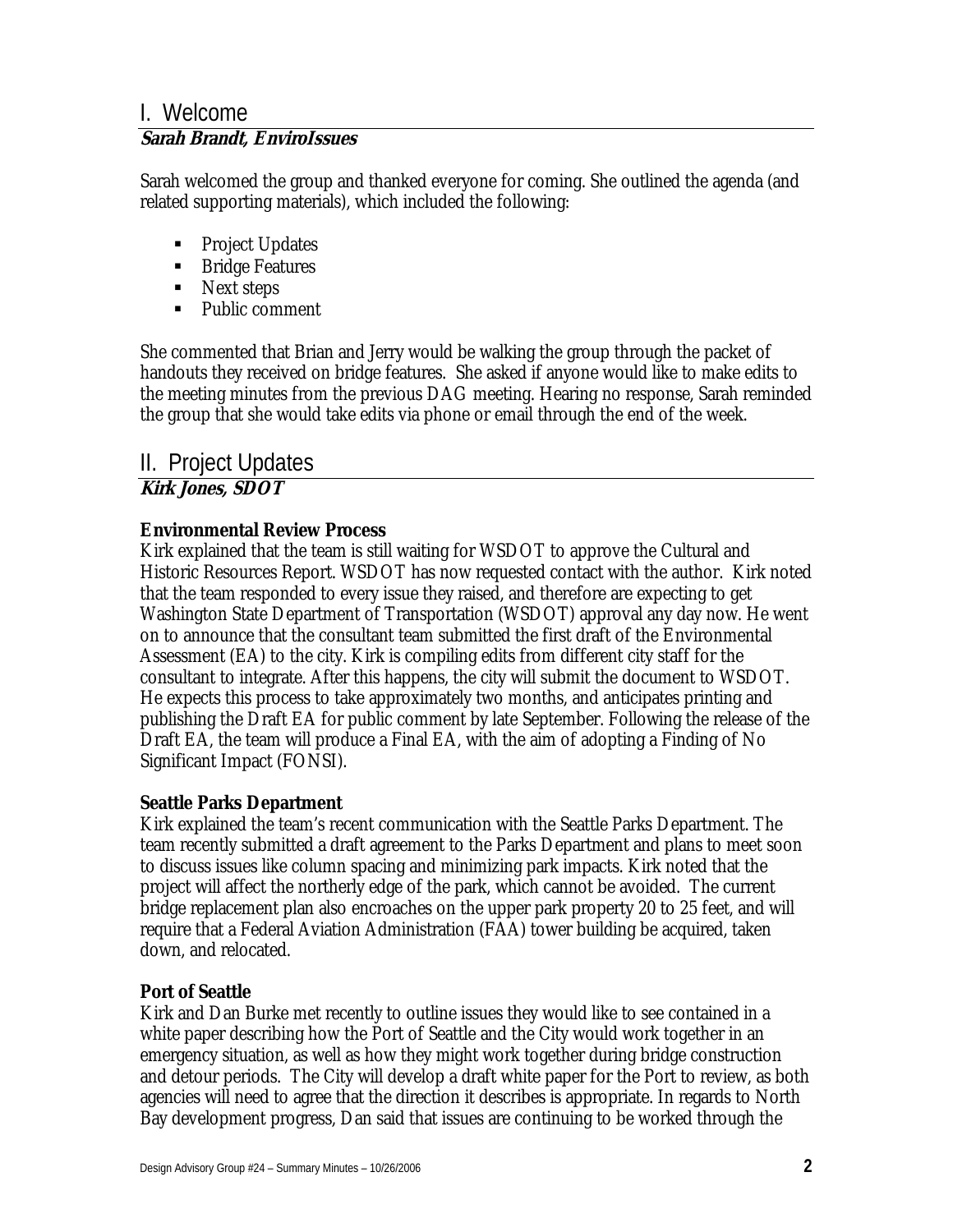Mayor's office. While he did not have specific updates, he agreed to provide any additional information to Sarah to share with the DAG.

#### **Discussion**

- **Traven:** Kirk, is there any way to work with some of our constituents to help the project get funding?
- **Jones:** The financial folks are currently focusing on the budget to go to the Mayor and the Council. I expect towards the end of this month we will start focusing on how to acquire more funding for the project. We've also gotten this question via email, and I have relayed this to our director. We need to identify funding sources, but I wouldn't expect to have an answer until September at the earliest.

### III. Bridge Features **Brian Elrod, HNTB**

Brian provided an update on additional design work completed since the last DAG meeting. He reminded the group of Jerry Dorn's presentation of various possible design themes at the May DAG meeting, and noted that today's presentation is the next step in this process, focusing on the list of criteria used to evaluate elements such as bridge columns (piers), railings, and lighting. The list of criteria he presented included:

- Cost
- Aesthetics
	- o Structure compatibility/material relationships
	- o Context with existing and future development
	- o Level of excitement
	- o Color, texture, materials
	- o Theme compatibility (marriage of maritime and progressive)
- Maintenance
	- o Life cycle cost
	- o Ease of maintenance/repair
- Constructability
- Form
	- o Timelessness
	- o Hierarchy
	- o Scale
- Design performance

There are three basic bridge column types the design team is considering (please refer to the *Aesthetic Treatment Bridge Columns* handout for graphics displaying each type of bridge column). The three include the flared top columns, angular flare columns, and tapered double columns. Each of the bridge column types were evaluated using the criteria discussed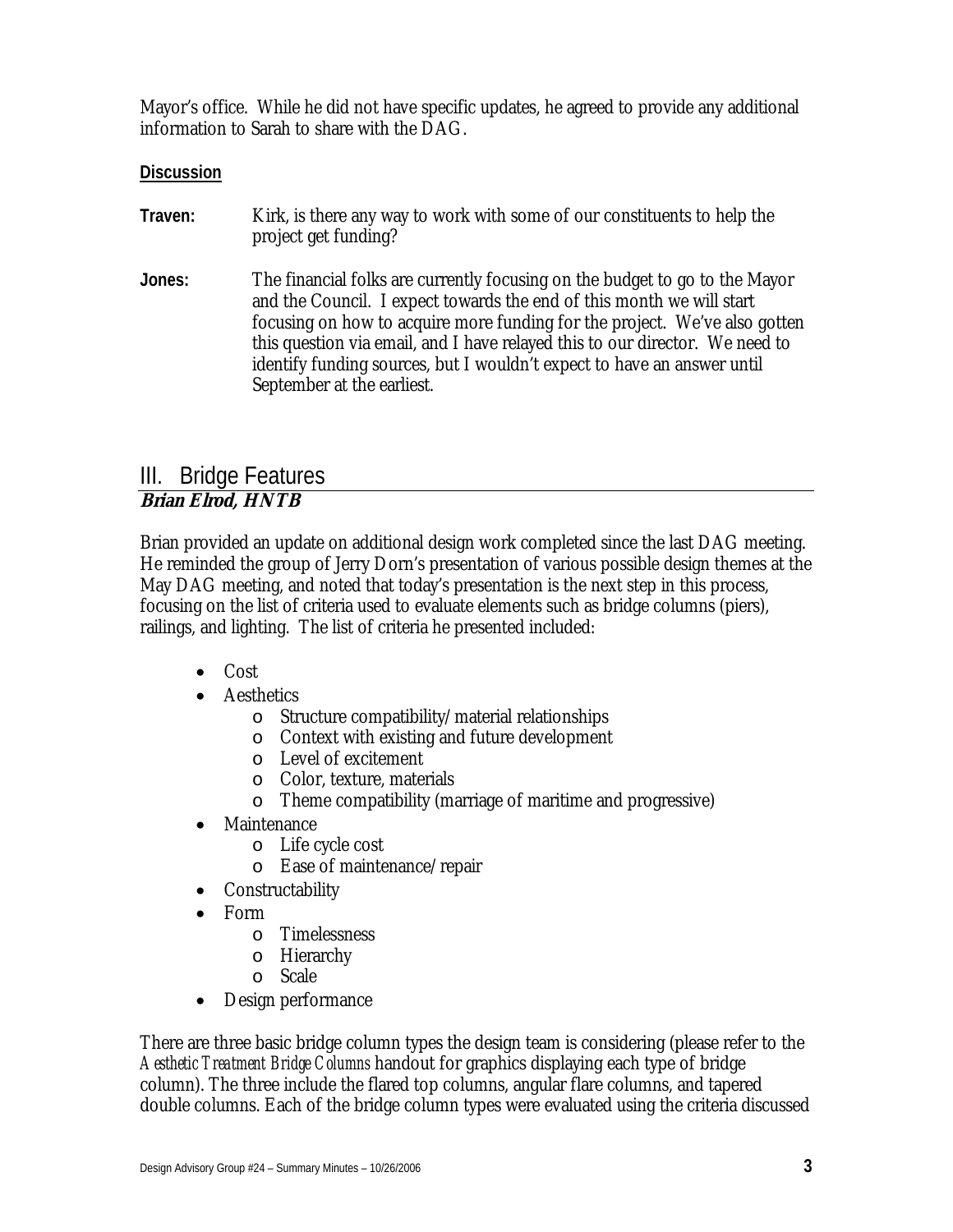earlier to develop a list of advantages and disadvantages for each type. A summary of the advantages, disadvantages, and costs compared to baseline (low costs would be similar to the baseline design costs, while moderate to high costs would be up to 5% above baseline) can also be found in the *Aesthetic Treatment Bridge Columns* handout.

Brian then provided more information on each of the three column types and the six aesthetic treatments that could potentially be paired with each. He commented that with the flared top and angular flare columns, the team looked at various textures to break up the scale. Brian also noted that with the tapered top column, the team considered adding a base with ivy or plants to help reduce the scale, although this raises some concern about maintenance. There are also some potential constructability issues with the tapered top. Inverted tapered columns are structurally inefficient.

Brian noted that at the last DAG meeting, the team heard an interest in a maritime theme. He commented that the team has been playing with a flared top integrated with some sort of rope pattern treatment. This treatment would add texture, depth, and shadows. Options 1 and 3 reflected maritime industry. When the team considered two column designs, such as the tapered double columns, they found that adding texture made the design a bit too busy.

#### **Discussion**

| Burke:     | Is it more expensive to have the double column, instead of just one column?                                                                                                                                 |
|------------|-------------------------------------------------------------------------------------------------------------------------------------------------------------------------------------------------------------|
| Dorn:      | The costs are comparable.                                                                                                                                                                                   |
| Jones:     | Round columns get into trouble with forms. It is easy to do forms for<br>angular columns. What is being proposed is a rectangular form. This is<br>purely from a constructability perspective.              |
| Wakefield: | Are we to assume the costs are relatively the same between angular and<br>round columns?                                                                                                                    |
| Jones:     | Yes.                                                                                                                                                                                                        |
| Wakefield: | What is the price difference between bridge column types?                                                                                                                                                   |
| Dorn:      | 2-5% on the column portion only. It's not a big cost saver.                                                                                                                                                 |
| Coney:     | All are equally unimpressive to me in terms of design and architecture. Why<br>are we not considering pre-stressed girders with an arch under the deck for<br>the structure type?                           |
| Dorn:      | A straight arch doesn't fit well through the roadway curve. The height off<br>the ground doesn't lend itself well to this type either. So it really doesn't gain<br>us anything to have an arch underneath. |
| Coney:     | It wouldn't allow a longer span?                                                                                                                                                                            |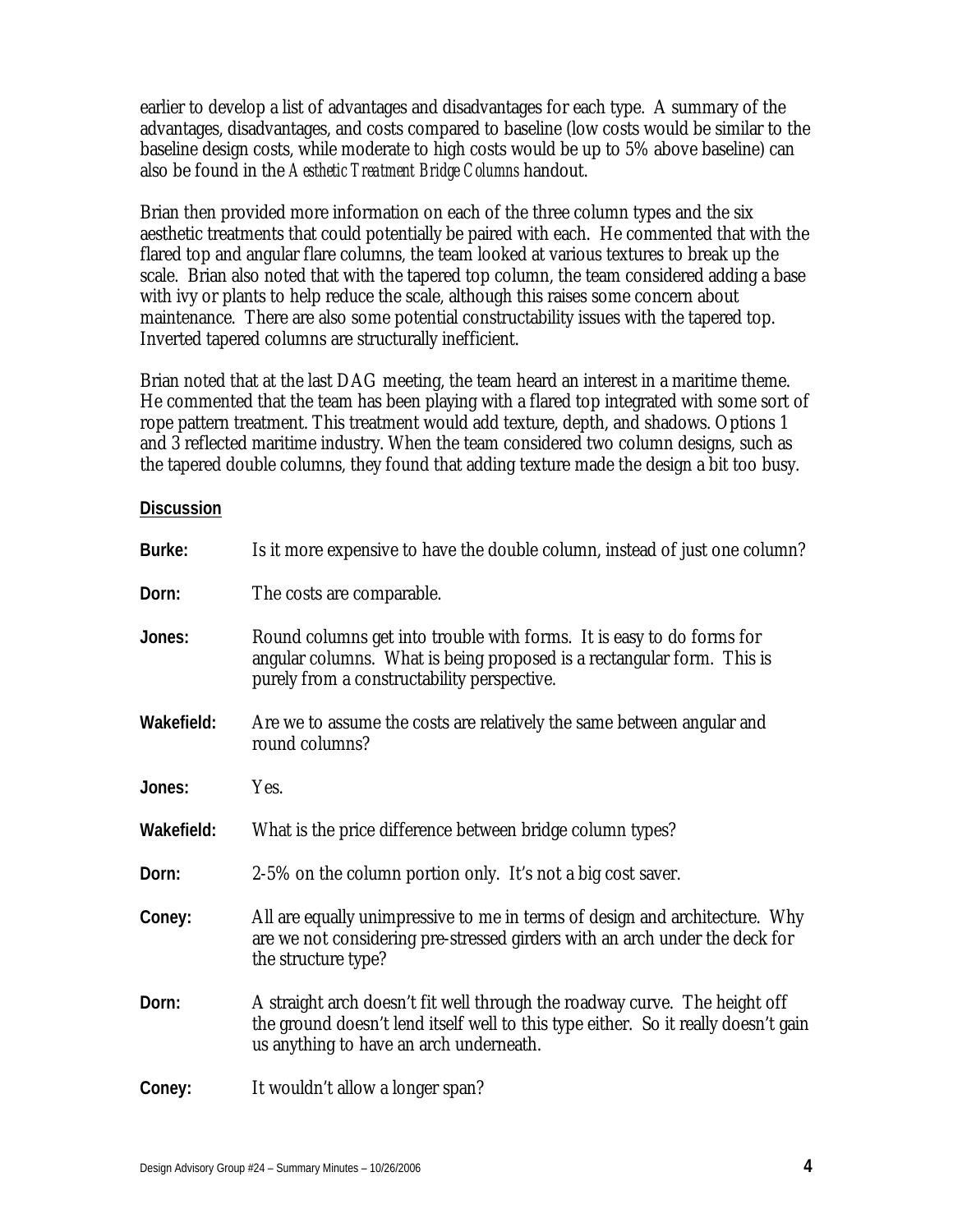| Dorn:      | No, because of the roadway curve.                                                                                                                                                                                                           |
|------------|---------------------------------------------------------------------------------------------------------------------------------------------------------------------------------------------------------------------------------------------|
| Burke:     | One of the issues we discussed last meeting is that the bridge will likely be in<br>close proximity to buildings behind and in front of it. Because of this, you<br>might not even be able to appreciate details like arches in the future. |
| Coney:     | There would be buildings underneath it?                                                                                                                                                                                                     |
| Jones:     | No, there could potentially be buildings in front or back.                                                                                                                                                                                  |
| Dorn:      | The arch shape is really not any longer. We can get longer spans with a<br>straight or haunched structure than with an arch shape. The arch span<br>requires more columns, so it is really more open without an arch.                       |
| Coney:     | There are quite a few roadway structures built on columns. All are abysmal<br>as seen from underneath. There are attractive support columns on the<br>Aurora Bridge. We should be using that for a model.                                   |
| Elrod:     | The intent was to carry the theme of application (texture, etc.) all the way<br>through and apply it to the bottom of the walls.                                                                                                            |
| Burke:     | Which one of the bridge columns that you are showing is most similar to<br><b>Galer Street?</b>                                                                                                                                             |
| Dorn:      | The single round column with the cap at the bottom.                                                                                                                                                                                         |
| Burke:     | If it's a totally different style from the Galer Flyover, maybe it will or won't<br>look good.                                                                                                                                              |
| Wakefield: | I think a lot of what we will look at is the understructure. They are all going<br>to be unattractive underneath.                                                                                                                           |
| Coney:     | It would be a good idea to make bird roosting difficult under the bridge.                                                                                                                                                                   |
| Lorentzen: | Walls should also be treated to discourage graffiti.                                                                                                                                                                                        |
| Elrod:     | Applying pigment and sealer to those would be a good idea. We discussed<br>graffiti at length. Graffiti artists are less inclined to tag something attractive.                                                                              |

Brian then discussed the figures presented in the handout *Aesthetic Treatment, Railing and*  Lighting, which depicted four options for railing and up to four options each for accent, roadway, and pedestrian lighting. There are several options for pedestrian lighting, for example, some more traditional and some better reflecting Magnolia's community feel. In addition, the railing needs to be higher above the railroad for safety (e.g., a "throw fence") than elsewhere along the alignment.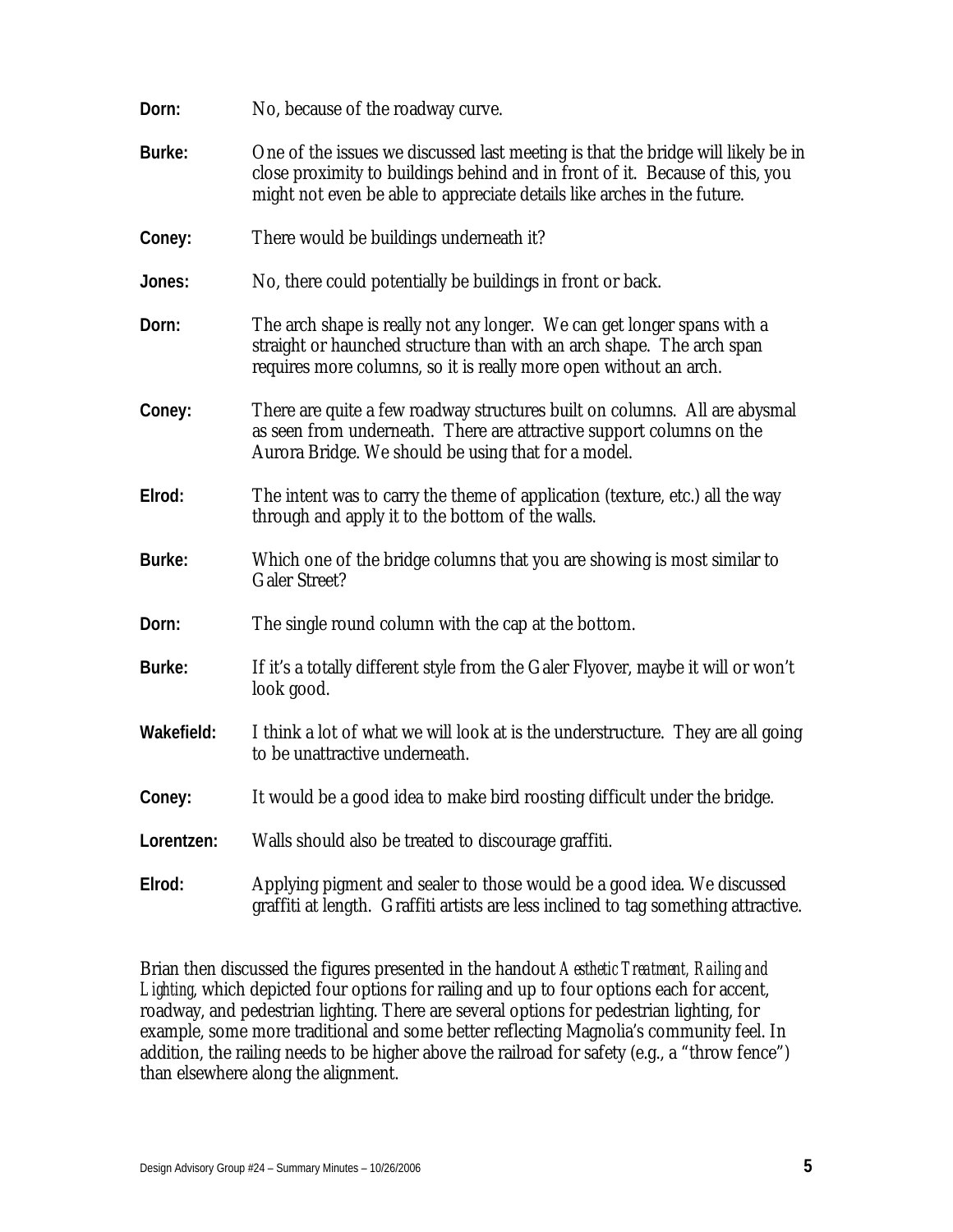Kirk Jones noted that, as Lesley Bain has often suggested, the team may consider widening the bridge sidewalks at certain locations over columns to create "viewpoints," rather than widen the whole bridge at considerable expense. Small pedestrian art pieces could also be incorporated along the alignment in these locations.

**Coney:** Did you look at the Magnolia neighborhood standards for streetlights? The streetlights in Magnolia look like a birdcage and are from the 1940s. They are only in certain parts of Magnolia. We might consider trying to incorporate something like that. **Jones:** That's a great idea, John. We'll look at those. Are there any strong feelings about the railing types presented? Any concerns? **Lorentzen:** My immediate reaction, just looking at the pictures, is that I don't like Option 1 with the curved railing. It doesn't look like you can walk under it. That seems like an awful lot of concrete to have a curved fence. **Coney:** Option 1 has an anti-suicide effect, if that is a concern. Suicide on the Golden Gate Bridge is actually somewhat encouraged because there are no streets or buildings to land on. Here the preferred bridge is the Aurora Bridge. It would have to be a higher railing to achieve an anti-suicide effect. **Wakefield:** I like the baseline railing option. **Coney:** We went through a similar design process for the Fremont Bridge. The "1% for art" funding was spent on the railings. My response was to save money on the railings and spend more money on intricate posts and actually make significant art. **Lorentzen:** There is no "1% for art" funding on this project, correct? **Jones:** That's correct. This project does not donate to the "1% for art" fund, but there may be the opportunity for that fund to contribute to our project. A combination of something that both pedestrians and cars could enjoy would be good. Are there any comments about the general direction we are headed in? **Lorentzen:** There are multiple options I find attractive, except for the curved railing. Option 4 for lighting doesn't seem to gain anything for the extra money. **Burke:** For some of these, it is hard to see how the light is shooting. This could be an issue for the neighboring residents. **Lorentzen:** I like Option 3's lighting fixture. **Jones:** If it's going to be maintained by the city, which this bridge will be, City Light either has to have an inventory of the fixture, or as part of the project, we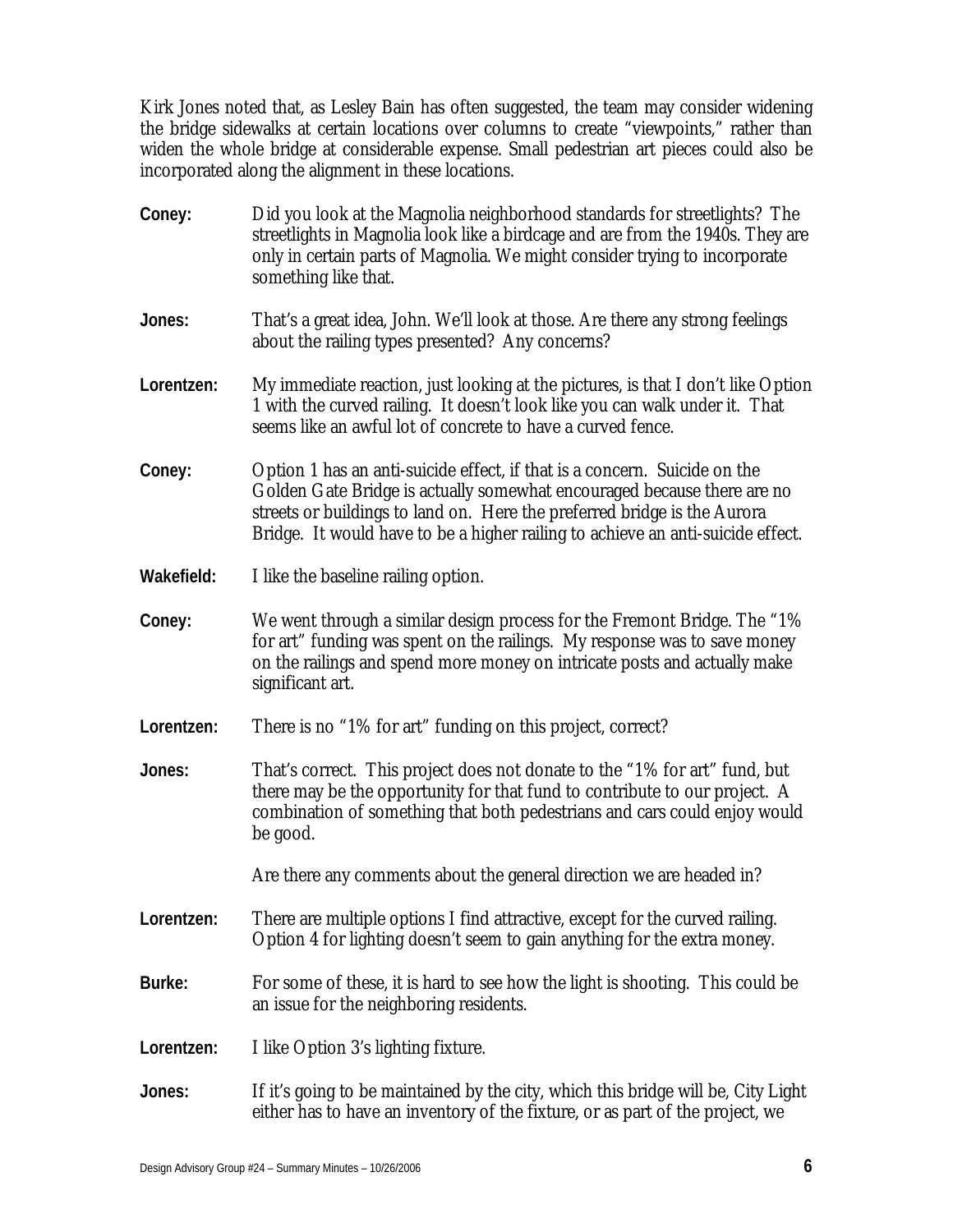|        | would have to purchase an inventory and/or forms. I know there was an<br>issue with the globe lights in Pioneer Square. They ended up having to buy<br>forms to make them. We will have to face these kinds of issues if we get into<br>something unusual.                                                                                                                        |
|--------|-----------------------------------------------------------------------------------------------------------------------------------------------------------------------------------------------------------------------------------------------------------------------------------------------------------------------------------------------------------------------------------|
| Coney: | You should look at City Light's list. Lower Queen Anne has cheap plastic<br>light fixtures. Personally, I like the Magnolia cage design.                                                                                                                                                                                                                                          |
| Burke: | I think the team has done a good job of presenting realistic ideas. What are<br>the next steps?                                                                                                                                                                                                                                                                                   |
| Jones: | We have to start moving forward on design. As far as specifics, such as<br>bridge railings, we are looking for feedback on which types you and the<br>general public prefer. Once we have an indication on your preferences, we<br>can do more research. We don't have to select specifics like the exact railing<br>to get us through the Type, Size, and Location (TS&L) Study. |
| Elrod: | The next step will be to develop a three-dimensional model. That will help us<br>see how the different design elements work together.                                                                                                                                                                                                                                             |
| Coney: | All of these appear to be equal in terms of aesthetics, so I will emphasize the<br>importance of selecting a style with the most seismic resistance. I also think<br>it would be good to eliminate possible dangers for North Bay by making it<br>difficult for birds to nest. Anti-graffiti features should be taken into account.                                               |
| Burke: | Do we need to determine one type of column and bridge structure for the<br>TS&L Study? When does this have to happen?                                                                                                                                                                                                                                                             |
| Dorn:  | Yes, that's correct. We would hopefully make those selections by the end of<br>September. At the time of the open house, we will have three different<br>structure types with models to display for the public.                                                                                                                                                                   |
| Burke: | Do you want a formal response from the DAG before the August open<br>house?                                                                                                                                                                                                                                                                                                       |
| Dorn:  | Yes, providing feedback now will help to narrow the alternatives.                                                                                                                                                                                                                                                                                                                 |
| Jones: | We'd like to show you what we plan to take to the public before we go to the<br>open house.                                                                                                                                                                                                                                                                                       |
| Coney: | Maybe you should run the options by NBBJ [the Port's design firm for<br>North Bay redevelopment]. Which bridge columns are the most seismically<br>sound?                                                                                                                                                                                                                         |
| Dorn:  | All designs will be up to current standards and will perform in the event of<br>an earthquake. Double columns do have some redundancy. A single column<br>works just like a lollipop. It moves around but doesn't get damaged. All of<br>the lower level structures will all have multiple columns.                                                                               |